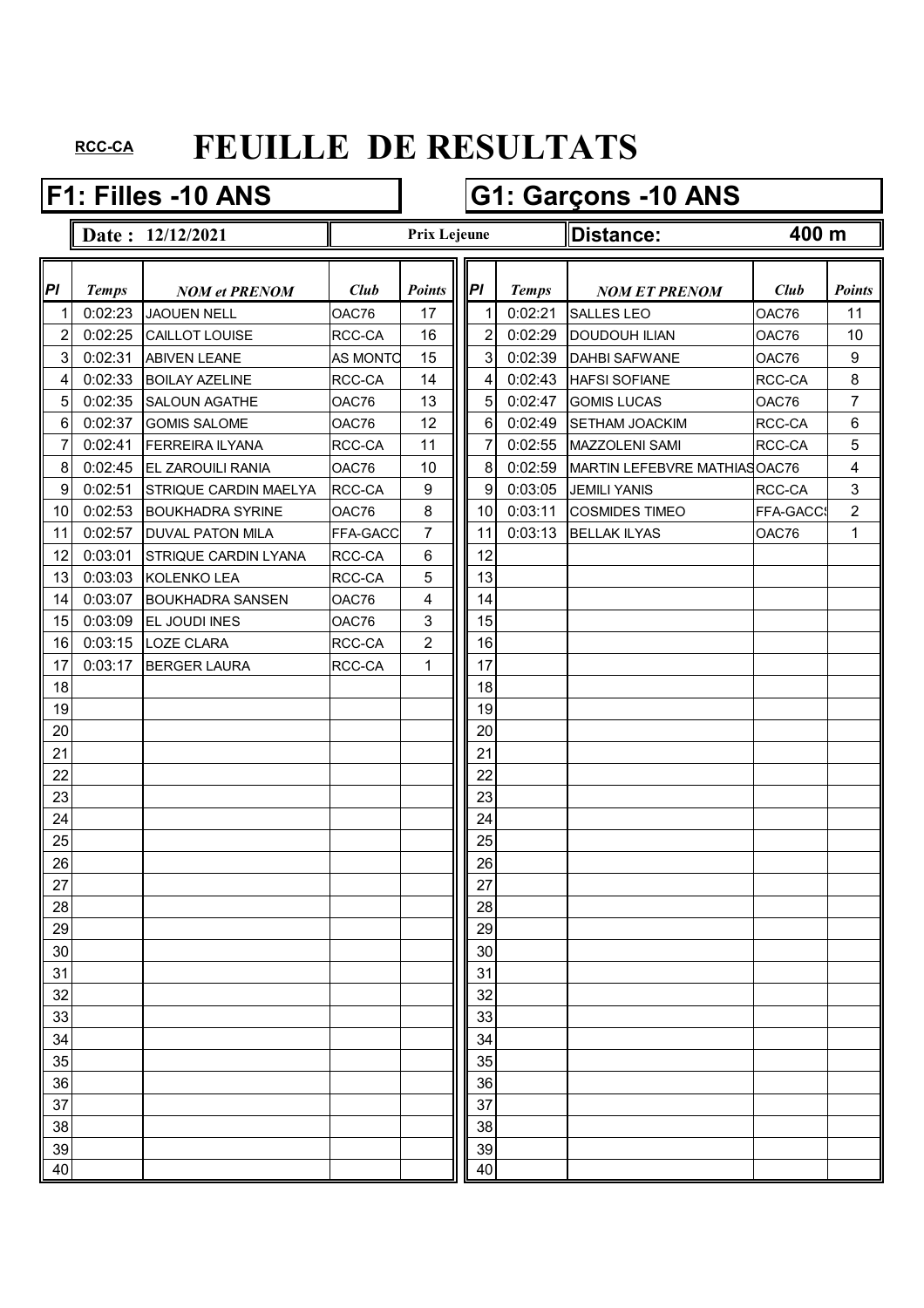## **F2: Filles POUSSINE F3: Filles BENJAMINE**

|                  |              | Date: 12/12/2021         |                 | <b>Prix Lejeune</b> |                  |              | Distance: 800 m et 1200 m |                 |                |
|------------------|--------------|--------------------------|-----------------|---------------------|------------------|--------------|---------------------------|-----------------|----------------|
| PI               | <b>Temps</b> | <b>NOM et PRENOM</b>     | Club            | Points              | PI               | <b>Temps</b> | <b>NOM ET PRENOM</b>      | Club            | <b>Points</b>  |
| 1                | 0:03:09      | <b>HAFSI MYRIAM</b>      | RCC-CA          | 10                  | 1                | 0:04:48      | <b>CLAUDEL LILY ROSE</b>  | OAC76           | 8              |
| $\overline{2}$   | 0:03:20      | <b>FRAT MILA</b>         | <b>AS MONTO</b> | 9                   | 2                | 0:05:06      | <b>DESMARESCAUX EMMA</b>  | <b>AS MONTO</b> | 7              |
| $\mathbf{3}$     | 0:03:34      | <b>ROST MARY</b>         | OAC76           | $\,8\,$             | 3                | 0:05:08      | VANDERMEERCH CHLOE        | FFA-GACCS       | $\,6$          |
| 4                | 0:03:37      | <b>CAILLOT EMELYNE</b>   | <b>NL</b>       | 7                   | 4                | 0:05:20      | <b>TROLONG ANAIS</b>      | AS MONTO        | $\overline{5}$ |
| 5                | 0:03:43      | <b>ABIVEN OCEANE</b>     | <b>AS MONTO</b> | 6                   | 5                | 0:05:30      | <b>CLEMENT ERIN</b>       | RCC-CA          | 4              |
| $\,6\,$          | 0:03:58      | <b>GOMIS MARIE</b>       | OAC76           | 5                   | 6                | 0:05:35      | <b>FOURNEAUX SANDY</b>    | RCC-CA          | 3              |
| $\overline{7}$   | 0:04:10      | <b>GUEDON LUCIE</b>      | FFA-GACC        | 4                   | 7                | 0:05:59      | <b>BADMINTON MARGOT</b>   | OAC76           | $\overline{2}$ |
| 8                | 0:04:29      | <b>FAUCAMPRE CAMILLE</b> | RCC-CA          | $\mathbf{3}$        | 8                | 0:06:12      | <b>VALLEE FLAVIE</b>      | <b>AS MONTO</b> | 1              |
| $\boldsymbol{9}$ | 0:04:38      | <b>FAIZ LYLA</b>         | RCC-CA          | $\overline{c}$      | $\boldsymbol{9}$ |              |                           |                 |                |
| 10               | 0:04:41      | <b>CLEMENT ANAELLE</b>   | RCC-CA          | 1                   | 10               |              |                           |                 |                |
| 11               |              |                          |                 |                     | 11               |              |                           |                 |                |
| 12               |              |                          |                 |                     | 12               |              |                           |                 |                |
| 13               |              |                          |                 |                     | 13               |              |                           |                 |                |
| 14               |              |                          |                 |                     | 14               |              |                           |                 |                |
| 15               |              |                          |                 |                     | 15               |              |                           |                 |                |
| 16               |              |                          |                 |                     | 16               |              |                           |                 |                |
| 17               |              |                          |                 |                     | 17               |              |                           |                 |                |
| 18               |              |                          |                 |                     | 18               |              |                           |                 |                |
| 19               |              |                          |                 |                     | 19               |              |                           |                 |                |
| 20               |              |                          |                 |                     | 20               |              |                           |                 |                |
| 21               |              |                          |                 |                     | 21               |              |                           |                 |                |
| 22               |              |                          |                 |                     | 22               |              |                           |                 |                |
| 23               |              |                          |                 |                     | 23               |              |                           |                 |                |
| 24               |              |                          |                 |                     | 24               |              |                           |                 |                |
| 25               |              |                          |                 |                     | 25               |              |                           |                 |                |
| 26               |              |                          |                 |                     | 26               |              |                           |                 |                |
| 27               |              |                          |                 |                     | 27               |              |                           |                 |                |
| 28               |              |                          |                 |                     | 28               |              |                           |                 |                |
| 29               |              |                          |                 |                     | 29               |              |                           |                 |                |
| 30               |              |                          |                 |                     | 30               |              |                           |                 |                |
| 31               |              |                          |                 |                     | 31               |              |                           |                 |                |
| 32               |              |                          |                 |                     | 32               |              |                           |                 |                |
| 33               |              |                          |                 |                     | 33               |              |                           |                 |                |
| 34               |              |                          |                 |                     | 34               |              |                           |                 |                |
| 35               |              |                          |                 |                     | 35               |              |                           |                 |                |
| 36               |              |                          |                 |                     | 36               |              |                           |                 |                |
| 37               |              |                          |                 |                     | 37               |              |                           |                 |                |
| 38               |              |                          |                 |                     | 38               |              |                           |                 |                |
| 39               |              |                          |                 |                     | 39               |              |                           |                 |                |
| 40               |              |                          |                 |                     | 40               |              |                           |                 |                |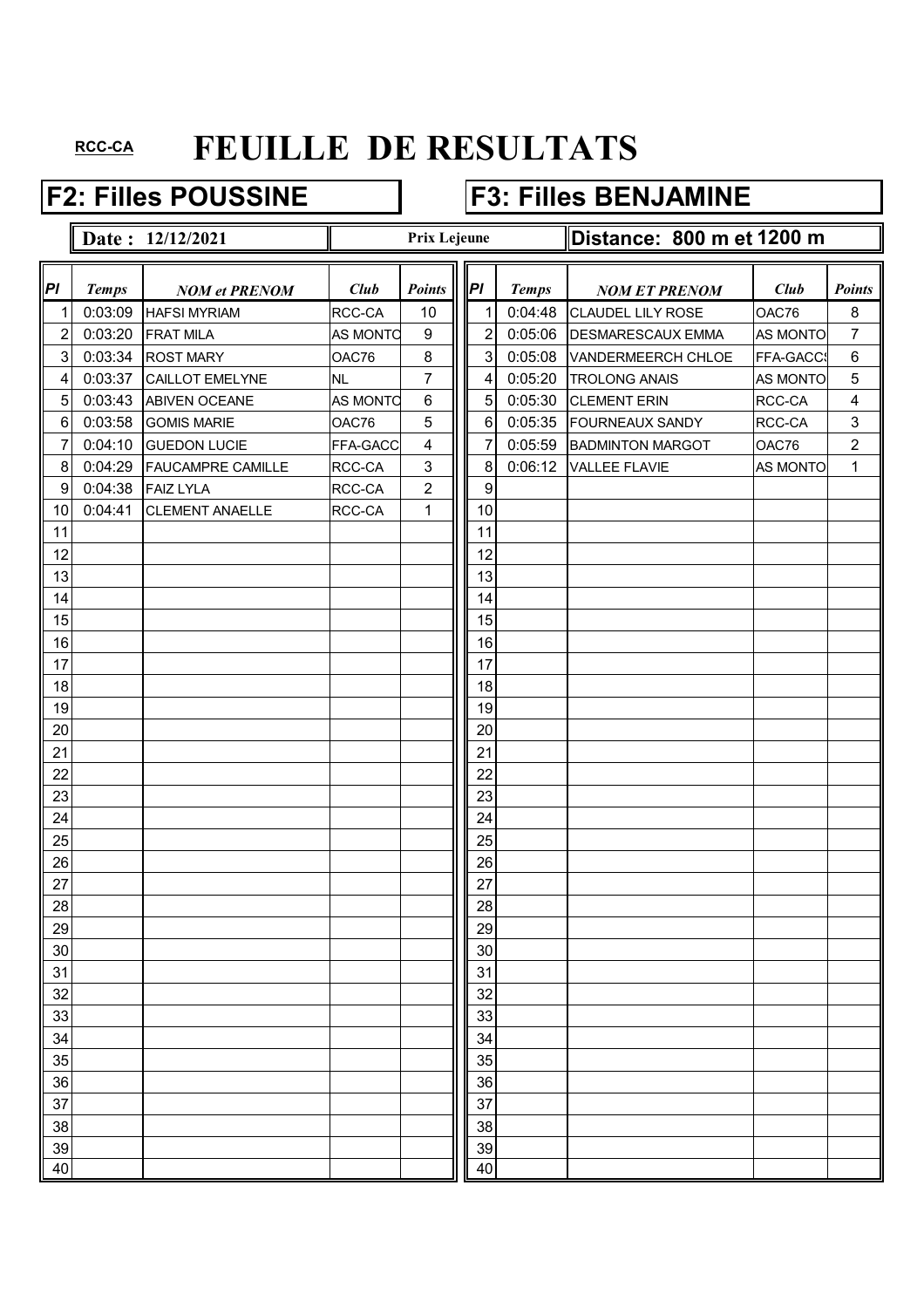## **F4: Filles MINIME F5: Filles CADETTE**

**Date : 12/12/2021 Distance: Distance:** 

### **Prix Lejeune**

### **4630 m**

| P              | <b>Temps</b> | <b>NOM et PRENOM</b>  | Club            | <b>Points</b>             | P                | <b>Temps</b> | <b>NOM ET PRENOM</b>     | Club            | Points         |
|----------------|--------------|-----------------------|-----------------|---------------------------|------------------|--------------|--------------------------|-----------------|----------------|
| $\mathbf{1}$   | 0:23:06      | <b>VALLEE CLARA</b>   | <b>AS MONTO</b> | $\ensuremath{\mathsf{3}}$ | 1                | 0:22:36      | <b>TRIFFAULT NOLWENN</b> | <b>AS MONTO</b> | 4              |
| $\overline{c}$ | 0:23:28      | <b>LEMONNIER LOLA</b> | <b>SVER</b>     | $\sqrt{2}$                | $\overline{c}$   | 0:22:38      | <b>TROLONG CLARA</b>     | AS MONTO        | $\mathfrak{S}$ |
| 3 <sup>1</sup> | 0:27:19      | <b>LEVITRE MAEVA</b>  | <b>NL-GACCS</b> | $\mathbf{1}$              | $\mathbf{3}$     | 0:24:26      | <b>VIGNAGOGNE LOLA</b>   | <b>SVER</b>     | $\overline{2}$ |
| 4              |              |                       |                 |                           | 4                | 0:25:35      | <b>MARTIN LUCY</b>       | FFA-GACCS       | 1              |
| 5              |              |                       |                 |                           | 5                |              |                          |                 |                |
| $\,6\,$        |              |                       |                 |                           | $\,6\,$          |              |                          |                 |                |
| 7              |              |                       |                 |                           | 7                |              |                          |                 |                |
| $\bf 8$        |              |                       |                 |                           | $\, 8$           |              |                          |                 |                |
| $\overline{9}$ |              |                       |                 |                           | $\boldsymbol{9}$ |              |                          |                 |                |
| 10             |              |                       |                 |                           | 10               |              |                          |                 |                |
| 11             |              |                       |                 |                           | 11               |              |                          |                 |                |
| 12             |              |                       |                 |                           | 12               |              |                          |                 |                |
| 13             |              |                       |                 |                           | 13               |              |                          |                 |                |
| 14             |              |                       |                 |                           | 14               |              |                          |                 |                |
| 15             |              |                       |                 |                           | 15               |              |                          |                 |                |
| 16             |              |                       |                 |                           | 16               |              |                          |                 |                |
| 17             |              |                       |                 |                           | 17               |              |                          |                 |                |
| 18             |              |                       |                 |                           | 18               |              |                          |                 |                |
| 19             |              |                       |                 |                           | 19               |              |                          |                 |                |
| 20             |              |                       |                 |                           | 20               |              |                          |                 |                |
| 21             |              |                       |                 |                           |                  |              |                          |                 |                |
| 22             |              |                       |                 |                           |                  |              | <b>F6: Filles JUNIOR</b> | 4630 m          |                |
| 23             |              |                       |                 |                           |                  |              |                          |                 |                |
| 24             |              |                       |                 |                           | PI               | <b>Temps</b> | <b>NOM ET PRENOM</b>     | Club            | <b>Points</b>  |
| 25             |              |                       |                 |                           | 1                | 0:28:28      | <b>FAIZ LEA</b>          | RCC-CA          | 1              |
| 26             |              |                       |                 |                           | $\overline{2}$   |              |                          |                 |                |
| 27             |              |                       |                 |                           | 3                |              |                          |                 |                |
| 28             |              |                       |                 |                           | 4                |              |                          |                 |                |
| 29             |              |                       |                 |                           | 5                |              |                          |                 |                |
| 30             |              |                       |                 |                           | $\,6\,$          |              |                          |                 |                |
| 31             |              |                       |                 |                           | 7                |              |                          |                 |                |
| 32             |              |                       |                 |                           | $\, 8$           |              |                          |                 |                |
| 33             |              |                       |                 |                           | $\boldsymbol{9}$ |              |                          |                 |                |
| 34             |              |                       |                 |                           | 10               |              |                          |                 |                |
| 35             |              |                       |                 |                           | 11               |              |                          |                 |                |
| 36             |              |                       |                 |                           | 12               |              |                          |                 |                |
| 37             |              |                       |                 |                           | 13               |              |                          |                 |                |
| 38             |              |                       |                 |                           | 14               |              |                          |                 |                |
| 39             |              |                       |                 |                           | 15               |              |                          |                 |                |
| 40             |              |                       |                 |                           | 16               |              |                          |                 |                |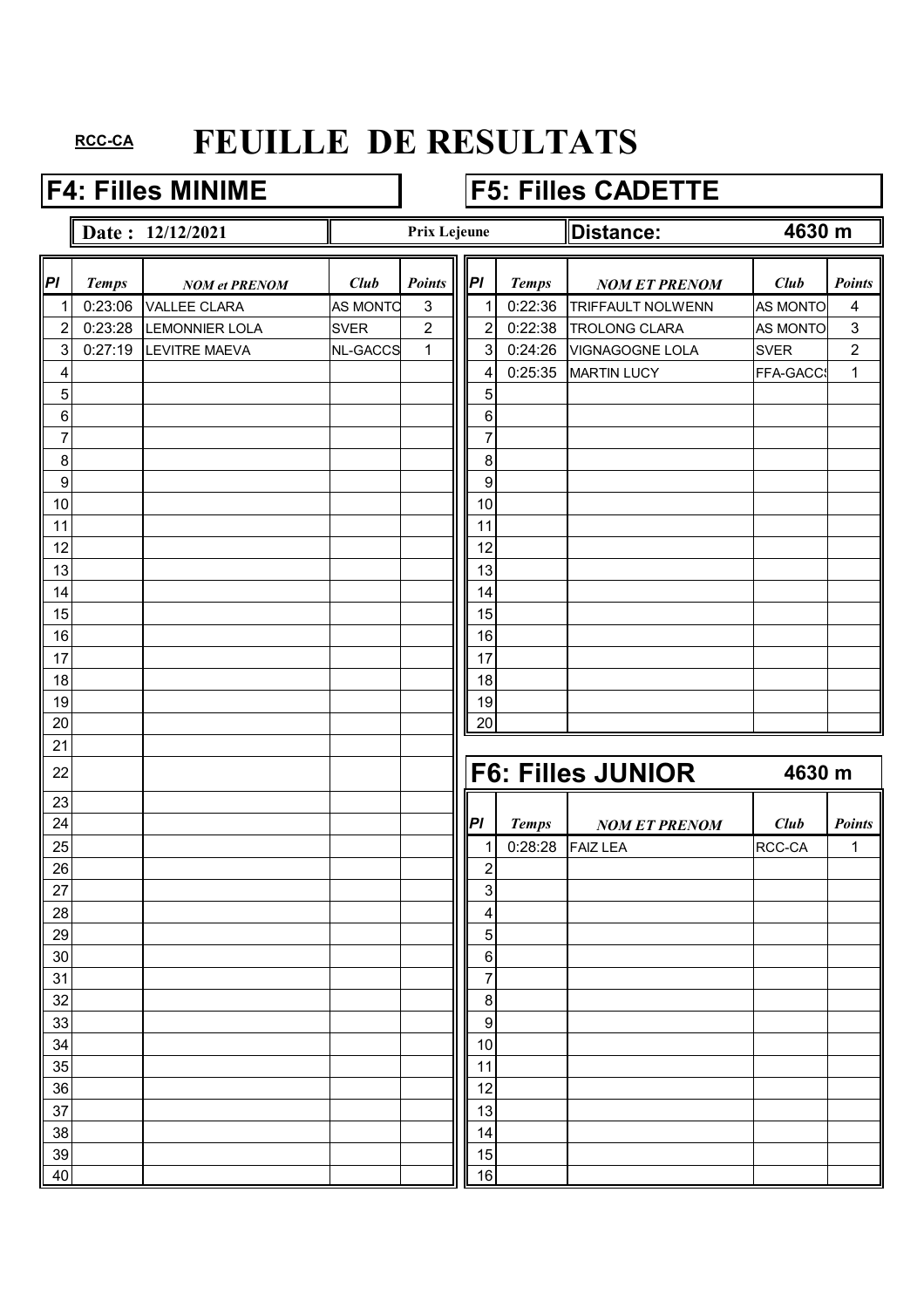SEF: Femmes SENIOR Femmes : M0F-M1F

### **Date : 12/12/2021 Distance: 4630 m**

ו

|                         |              | Date: 12/12/2021           |                 | <b>Prix Lejeune</b> |                |              | Distance:                   | 4630 m          |                         |
|-------------------------|--------------|----------------------------|-----------------|---------------------|----------------|--------------|-----------------------------|-----------------|-------------------------|
| P                       | <b>Temps</b> | <b>NOM et PRENOM</b>       | Club            | <b>Points</b>       | P              | <b>Temps</b> | <b>NOM ET PRENOM</b>        | Club            | <b>Points</b>           |
| 1                       | 0:19:22      | VAN WYNSBERGUE MARGAIOAC76 |                 | 3                   | 1              | 0:18:20      | <b>DOMINGUES CLELIA</b>     | OAC76           | 12                      |
| $\overline{\mathbf{c}}$ | 0:27:00      | <b>LEVITRE EILEEN</b>      | RCC-CA          | 2                   | $\overline{2}$ | 0:21:16      | <b>HEMETTE ANAIS</b>        | OAC76           | 11                      |
| 3                       | 0:35:42      | <b>BARON HEMELYN</b>       | <b>FSGT-GAC</b> | $\mathbf{1}$        | 3              | 0:21:25      | ROST CHARLOTTE              | OAC76           | 10                      |
| 4                       |              |                            |                 |                     | 4              | 0:22:49      | PATON JOANA                 | FSGT-GAC        | $\boldsymbol{9}$        |
| $\overline{5}$          |              |                            |                 |                     | 5              | 0:23:02      | <b>DESMARESCAUX CELINE</b>  | AS MONTO        | $\,8\,$                 |
| 6                       |              |                            |                 |                     | 6              | 0:24:08      | <b>DUMAIS MAGALIE</b>       | RCC-CA          | $\overline{7}$          |
| 7                       |              |                            |                 |                     | 7              | 0:24:17      | <b>LATEURTE AURELIE</b>     | <b>FSGT-GAC</b> | $\,6\,$                 |
| $\,8\,$                 |              |                            |                 |                     | 8              | 0:24:29      | MAIRE VIGUEUR MARIANNE ASCI |                 | 5                       |
| 9                       |              |                            |                 |                     | 9              | 0:24:51      | <b>VANDERMEERCH EMILIE</b>  | <b>FSGT-GAC</b> | $\overline{\mathbf{4}}$ |
| 10                      |              |                            |                 |                     | 10             | 0:27:37      | <b>BLANCHEMAIN JULIE</b>    | OAC76           | $\mathbf{3}$            |
| 11                      |              |                            |                 |                     | 11             | 0:27:39      | <b>FRAT MARYNA</b>          | AS MONTO        | $\boldsymbol{2}$        |
| 12                      |              |                            |                 |                     | 12             | 0:29:56      | <b>DEILHOU ESTELLE</b>      | RCS76           | $\mathbf{1}$            |
| 13                      |              |                            |                 |                     | 13             |              |                             |                 |                         |
| 14                      |              |                            |                 |                     | 14             |              |                             |                 |                         |
| 15                      |              |                            |                 |                     | 15             |              |                             |                 |                         |
| 16                      |              |                            |                 |                     | 16             |              |                             |                 |                         |
| 17                      |              |                            |                 |                     | 17             |              |                             |                 |                         |
| 18                      |              |                            |                 |                     | 18             |              |                             |                 |                         |
| 19                      |              |                            |                 |                     | 19             |              |                             |                 |                         |
| 20                      |              |                            |                 |                     | 20             |              |                             |                 |                         |
| 21                      |              |                            |                 |                     | 21             |              |                             |                 |                         |
| 22                      |              |                            |                 |                     | 22             |              |                             |                 |                         |
| 23                      |              |                            |                 |                     | 23             |              |                             |                 |                         |
| 24                      |              |                            |                 |                     | 24             |              |                             |                 |                         |
| 25                      |              |                            |                 |                     | 25             |              |                             |                 |                         |
| 26                      |              |                            |                 |                     | 26             |              |                             |                 |                         |
| 27                      |              |                            |                 |                     | 27             |              |                             |                 |                         |
| 28                      |              |                            |                 |                     | 28             |              |                             |                 |                         |
| 29                      |              |                            |                 |                     | 29             |              |                             |                 |                         |
| 30                      |              |                            |                 |                     | 30             |              |                             |                 |                         |
| 31                      |              |                            |                 |                     | 31             |              |                             |                 |                         |
| 32                      |              |                            |                 |                     | 32             |              |                             |                 |                         |
| 33                      |              |                            |                 |                     | 33             |              |                             |                 |                         |
| 34                      |              |                            |                 |                     | 34             |              |                             |                 |                         |
| 35                      |              |                            |                 |                     | 35             |              |                             |                 |                         |
| 36                      |              |                            |                 |                     | 36             |              |                             |                 |                         |
| 37                      |              |                            |                 |                     | 37             |              |                             |                 |                         |
| 38                      |              |                            |                 |                     | 38             |              |                             |                 |                         |
| 39                      |              |                            |                 |                     | 39             |              |                             |                 |                         |
| 40                      |              |                            |                 |                     | 40             |              |                             |                 |                         |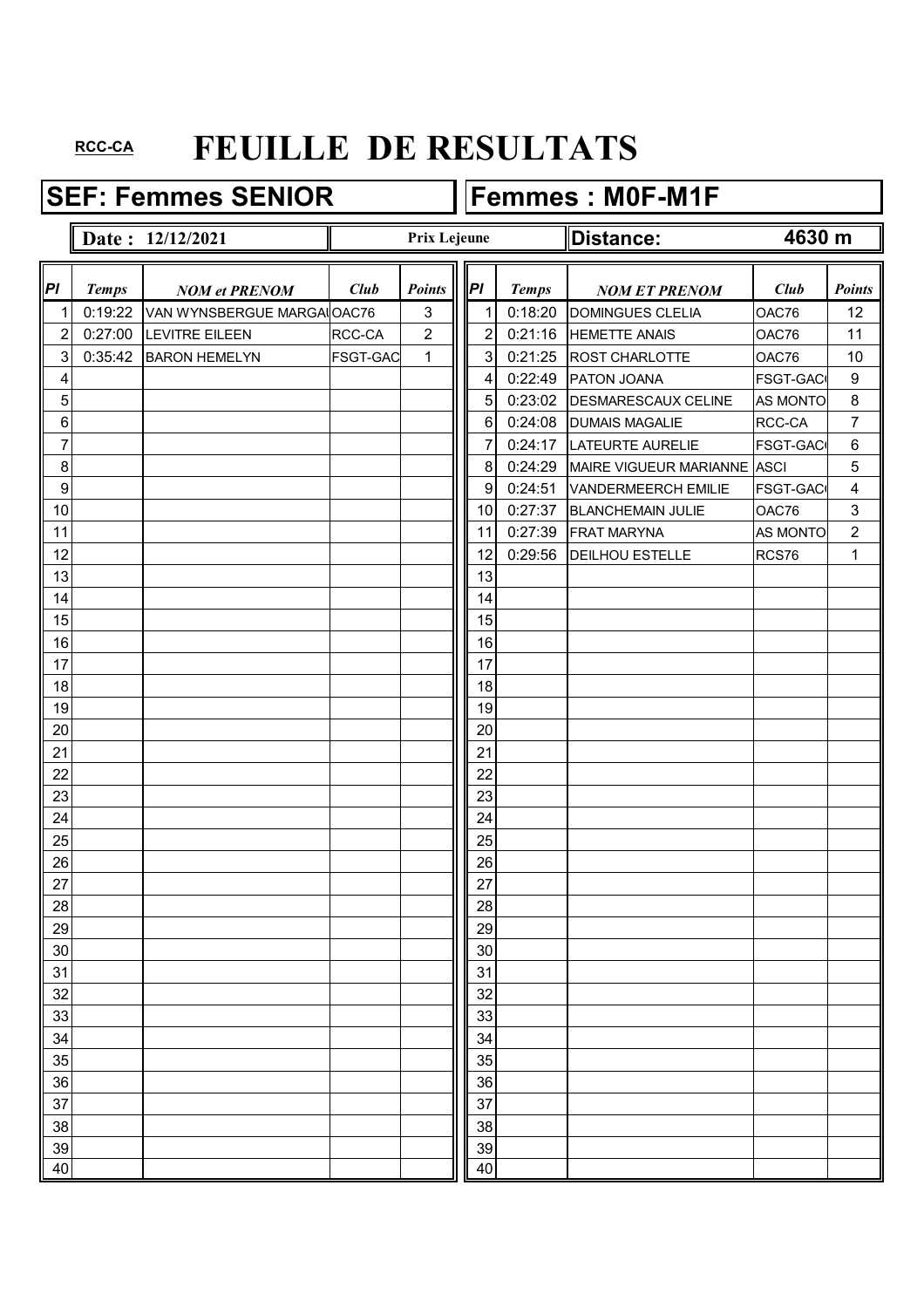Femmes : M2F-M3F **Femmes : M4F-M5F** 

### **Date :** 12/12/2021 **Distance: Distance:** *Pl Temps NOM et PRENOM Club Points*  $\|\|P\|$  *Temps NOM ET PRENOM Club Points* 1 0:22:11 POLBOS NATHALIE  $||$  LGT  $||$  7  $||$  1 0:20:43 PENNEC PATRICIA  $|$  OAC76  $|$  22 2 0:22:13 MARAVAL DELPHINE RCC-CA 6 || 2 0:21:45 MAUGER ANNE MARIE OXYGENE 21 3 0:22:54 LANGLOIS CHRISTELLE  $\|$  OAC76  $\|$  5  $\|$  3 0:22:07 DUVAL EVELYNE RCS76 20 4 0:23:03 ANSART VIRGINIE NL 4 || 4 0:22:20 BUERIA ANNE MARIE OXYGENE | 19 5 0:26:12 LAMBERT SYLVIE  $\vert$  OXYGENE 3 || 5 0:22:28 LANGLOIS CHRISTINE  $\vert$  OAC76 18 6 0:27:35 BOQUET KARINE FSGT-GACC 2 H 6 0:23:12 BROUAD PATRICIA FSGT-GACC 17 7 0:31:16 BUEE EMMANUELLE LGT 1 1 1 7 0:23:17 MORIN SOPHIE RCS76 16 8 8 23:55 BOULET MARIE ROSELYNE OAC76 15 9 9 9 9 0:24:04 BERTON PATRICIA ASCI 14 10 10 10 10:24:52 WIBAULT BRIGITTE LGT 13 11 11 11 0:24:55 GIS RENIER SOPHIE FSGT-GACC 12 12 12 0:25:06 DENIS VALERIE ACRFC 11 13 | | | | | | | | | | | | 13 | 0:25:30 |ROBERT CHRISTEL | OAC76 | 10 14 | | | | | | | | | | | | | | | 14 | 0:26:43 | TURMEL VALERIE | OAC76 | 9 15 15 0:27:41 DEILHOU PATRICIA RCS76 8 16 16 0:28:54 DAVID MICHELE LGT 7 17 17 0:29:32 LEGENVRE CATHERINE OXYGENE 6 18 | | | | | | | | | | | | | | | 18 0:29:46 | DUTOT ISABELLE | OXYGENE | 5 19 19 19 0:29:54 LE MEUR AGNES FSGT-GACC 4 20 20 0:30:21 LE ROUX MIREILLE FSGT-GACCSR3 21 21 0:30:35 LESUEUR PATRICIA RCS76 2 22 22 0:30:37 LEJEUNE MARTINE LGT 1 23 | | | | | | | | | | | | 23 24 124 25 | | | | | | | | | | | | | | 25 26 26 27 | | | | | | | | | | | 27 28 28 29 29 30 30 31 31 32 32 33 | | | | | | | | | | | | 33 34 34 35 35 36 36 37 37 37 37 38 38 38 39 39 30 31 32 33 34 35 36 37 38 39 30 31 32 33 34 35 35 35 35 35 35 35 35 35 35 35 35 35 38 38 39 39 40 | 100 | 100 | 100 | 100 | 100 | 100 | 100 | 100 | 100 | 100 | 100 | 100 | 100 | 100 | 100 | 100 | 100 | 10 **4630 m Prix Lejeune**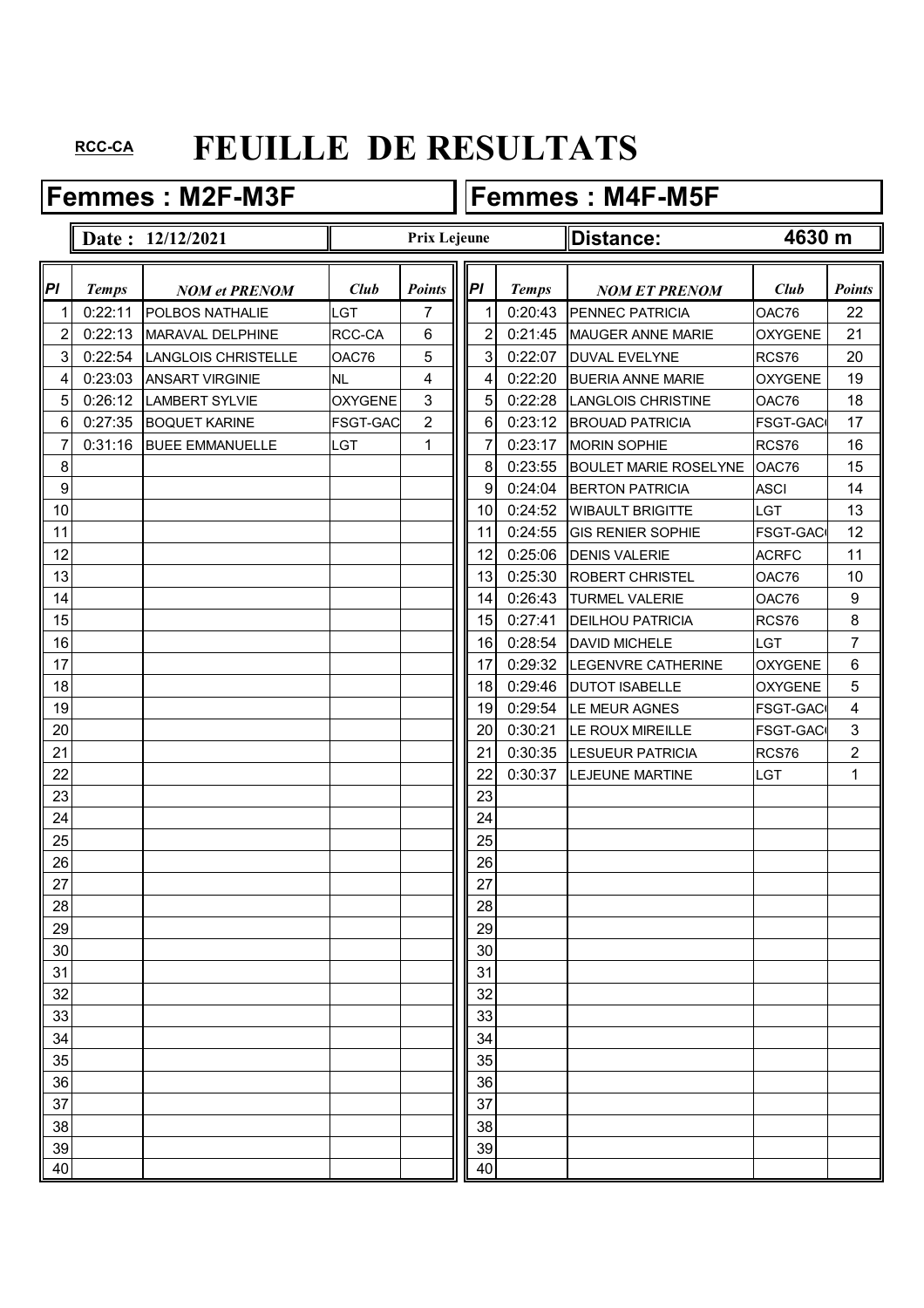Femmes : M6F-M7F 4630 m Femmes : M8F-M9F

**4630 m**

**4630 m**

**Date : 12/12/2021**

**Prix Lejeune**

| P              | <b>Temps</b> | <b>NOM ET PRENOM</b>      | Club            | <b>Points</b>  | PI               | <b>Temps</b> | <b>NOM ET PRENOM</b> | <b>Club</b>  | <b>Points</b> |
|----------------|--------------|---------------------------|-----------------|----------------|------------------|--------------|----------------------|--------------|---------------|
| $\mathbf{1}$   | 0:24:13      | <b>LECHEVIN SYLVIE</b>    | OAC76           | 6              | 1                | 0:44:46      | <b>MARIE MICHELE</b> | <b>ACRFC</b> | 1             |
| $\overline{2}$ | 0:25:26      | PACAUD FLORENCE           | OAC76           | 5              | $\overline{2}$   |              |                      |              |               |
| 3 <sup>1</sup> | 0:29:48      | <b>DOUVILLE CATHERINE</b> | RCS76           | 4              | $\mathbf{3}$     |              |                      |              |               |
| $\vert$        | 0:30:17      | <b>FALARZ MARY</b>        | <b>FSGT-GAC</b> | $\mathfrak{S}$ | 4                |              |                      |              |               |
| 5 <sup>1</sup> | 0:30:52      | <b>TELLIER CHANTAL</b>    | <b>ACRFC</b>    | $\overline{c}$ | 5                |              |                      |              |               |
| 6              | 0:45:23      | <b>BAUDRY MICHELE</b>     | <b>OXYGENE</b>  | $\mathbf{1}$   | 6                |              |                      |              |               |
| $\overline{7}$ |              |                           |                 |                | 7                |              |                      |              |               |
| $\bf 8$        |              |                           |                 |                | $\bf 8$          |              |                      |              |               |
| 9              |              |                           |                 |                | 9                |              |                      |              |               |
| 10             |              |                           |                 |                | 10               |              |                      |              |               |
| 11             |              |                           |                 |                | 11               |              |                      |              |               |
| 12             |              |                           |                 |                | 12               |              |                      |              |               |
| 13             |              |                           |                 |                | 13               |              |                      |              |               |
| 14             |              |                           |                 |                | 14               |              |                      |              |               |
| 15             |              |                           |                 |                | 15               |              |                      |              |               |
| 16             |              |                           |                 |                | 16               |              |                      |              |               |
| 17             |              |                           |                 |                | 17               |              |                      |              |               |
| 18             |              |                           |                 |                | 18               |              |                      |              |               |
| 19             |              |                           |                 |                |                  |              |                      |              |               |
| 20             |              |                           |                 |                |                  |              | <b>Femmes: M10F</b>  | 4630 m       |               |
| 21             |              |                           |                 |                |                  |              |                      |              |               |
| 22             |              |                           |                 |                | PI               | <b>Temps</b> | <b>NOM ET PRENOM</b> | <b>Club</b>  | <b>Points</b> |
| 23             |              |                           |                 |                | 1                |              |                      |              |               |
| 24             |              |                           |                 |                | $\overline{2}$   |              |                      |              |               |
| 25             |              |                           |                 |                | 3                |              |                      |              |               |
| 26             |              |                           |                 |                | 4                |              |                      |              |               |
| 27             |              |                           |                 |                | 5                |              |                      |              |               |
| 28             |              |                           |                 |                | $\,6\,$          |              |                      |              |               |
| 29             |              |                           |                 |                | $\overline{7}$   |              |                      |              |               |
| 30             |              |                           |                 |                | $\,8\,$          |              |                      |              |               |
| 31             |              |                           |                 |                | $\boldsymbol{9}$ |              |                      |              |               |
| 32             |              |                           |                 |                | 10               |              |                      |              |               |
| 33             |              |                           |                 |                | 11               |              |                      |              |               |
| 34<br>35       |              |                           |                 |                | 12<br>13         |              |                      |              |               |
| 36             |              |                           |                 |                | 14               |              |                      |              |               |
| 37             |              |                           |                 |                | 15               |              |                      |              |               |
| 38             |              |                           |                 |                | 16               |              |                      |              |               |
| 39             |              |                           |                 |                | 17               |              |                      |              |               |
| 40             |              |                           |                 |                | 18               |              |                      |              |               |
|                |              |                           |                 |                |                  |              |                      |              |               |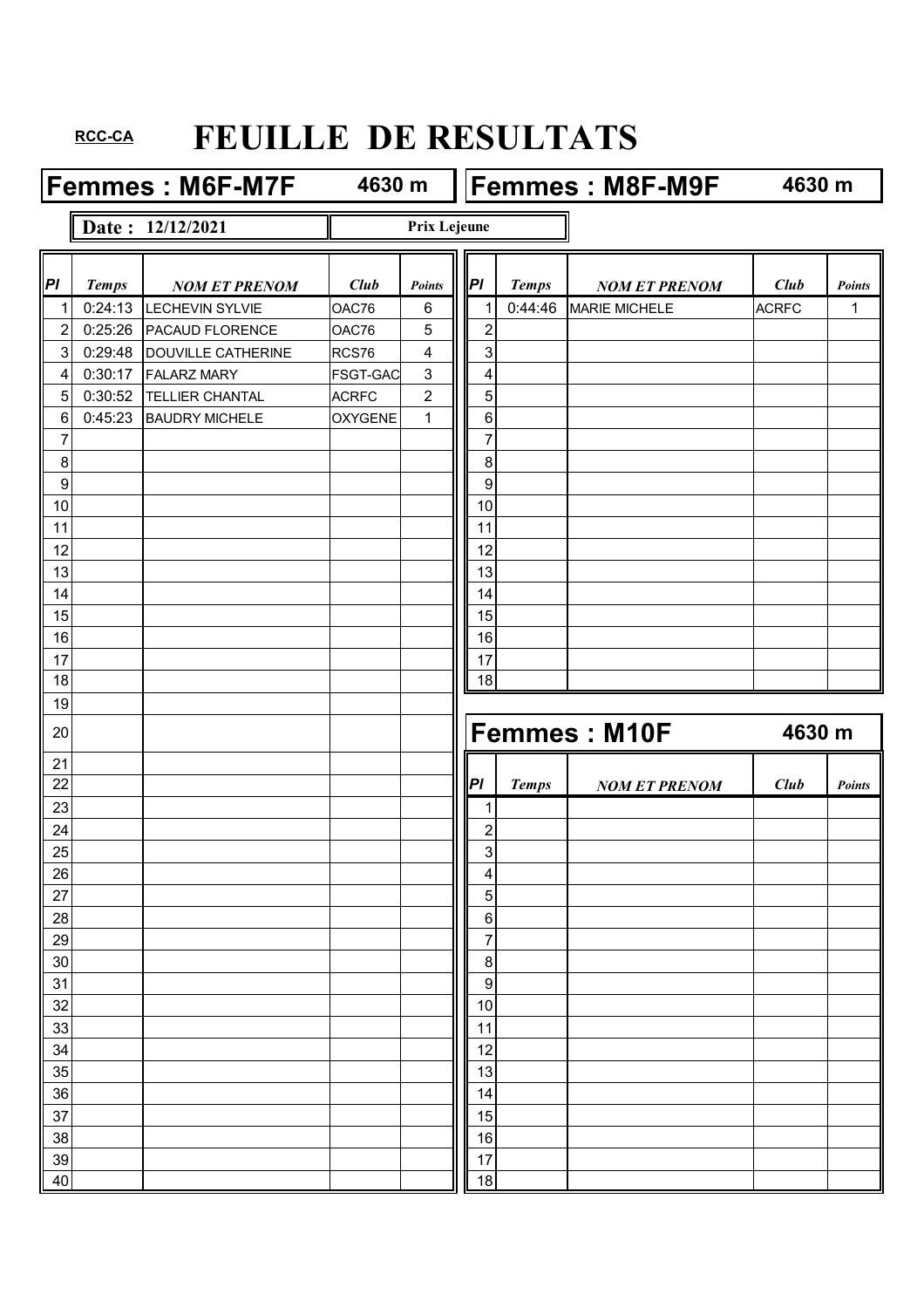### G2: Garçons POUSSIN **G3: Garçons BENJAMIN**

|                         |              | Date: 12/12/2021       |                 | Prix Lejeune     |                |              | Distance: 800 m et 1200 m |           |                         |  |  |
|-------------------------|--------------|------------------------|-----------------|------------------|----------------|--------------|---------------------------|-----------|-------------------------|--|--|
| Pl                      | <b>Temps</b> | <b>NOM et PRENOM</b>   | Club            | <b>Points</b>    | PI             | <b>Temps</b> | <b>NOM ET PRENOM</b>      | Club      | <b>Points</b>           |  |  |
| 1                       | 0:03:04      | <b>BARON ARTHUR</b>    | FFA-GACC        | 12               | 1              | 0:04:46      | <b>HAQUET ALEXANDRE</b>   | FSGT-GAC  | 9                       |  |  |
| $\overline{\mathbf{c}}$ | 0:03:06      | <b>HENINE ZACHARI</b>  | RCC-CA          | 11               | 2              | 0:05:02      | <b>SECK ABDULAYE</b>      | RCC-CA    | 8                       |  |  |
| 3                       | 0:03:08      | MAZZOLENI RAYAN        | RCC-CA          | 10               | 3              | 0:05:10      | <b>BURCKEL QUENTIN</b>    | FFA-RCCC/ | $\overline{7}$          |  |  |
| $\overline{\mathbf{4}}$ | 0:03:15      | LETOURNEUR LOUKA       | RCC-CA          | $\boldsymbol{9}$ | 4              | 0:05:13      | <b>GUEDON LOUIS</b>       | FFA-GACCS | $\,6\,$                 |  |  |
| 5                       | 0:03:26      | <b>CORRE ARTHUR</b>    | <b>OXYGENE</b>  | 8                | 5              | 0:05:15      | <b>HEROUARD JULES</b>     | RCC-CA    | $\overline{5}$          |  |  |
| $\,6$                   | 0:03:30      | <b>HAQUET MAXIME</b>   | <b>FSGT-GAC</b> | 7                | $6\phantom{1}$ | 0:05:26      | SZADO LUCAS               | OAC76     | $\overline{\mathbf{4}}$ |  |  |
| 7                       | 0:03:31      | <b>LEMAIRE BASILE</b>  | <b>OXYGENE</b>  | $\,6$            | 7              | 0:05:36      | LAMOTTE NOAH              | OAC76     | $\mathbf{3}$            |  |  |
| $\,8\,$                 | 0:03:36      | <b>LECERF MARIUS</b>   | OAC76           | 5                | 8              | 0:05:39      | <b>DOUET LORIS</b>        | RCC-CA    | $\overline{2}$          |  |  |
| $\boldsymbol{9}$        | 0:03:42      | VANDERMEERCH SIMON     | FFA-GACC        | 4                | 9              | 0:06:58      | LOZE LOIC                 | RCC-CA    | $\mathbf{1}$            |  |  |
| 10                      | 0:03:46      | <b>SAUVAL RAPHAEL</b>  | <b>NL-GACCS</b> | 3                | 10             |              |                           |           |                         |  |  |
| 11                      | 0:04:05      | <b>DEROUET MATHEO</b>  | RCC-CA          | $\overline{2}$   | 11             |              |                           |           |                         |  |  |
| 12                      | 0:05:06      | <b>BOUKHADRA ISSAM</b> | OAC76           | 1                | 12             |              |                           |           |                         |  |  |
| 13                      |              |                        |                 |                  | 13             |              |                           |           |                         |  |  |
| 14                      |              |                        |                 |                  | 14             |              |                           |           |                         |  |  |
| 15                      |              |                        |                 |                  | 15             |              |                           |           |                         |  |  |
| 16                      |              |                        |                 |                  | 16             |              |                           |           |                         |  |  |
| 17                      |              |                        |                 |                  | 17             |              |                           |           |                         |  |  |
| 18                      |              |                        |                 |                  | 18             |              |                           |           |                         |  |  |
| 19                      |              |                        |                 |                  | 19             |              |                           |           |                         |  |  |
| 20                      |              |                        |                 |                  | 20             |              |                           |           |                         |  |  |
| 21                      |              |                        |                 |                  | 21             |              |                           |           |                         |  |  |
| 22                      |              |                        |                 |                  | 22             |              |                           |           |                         |  |  |
| 23                      |              |                        |                 |                  | 23             |              |                           |           |                         |  |  |
| 24                      |              |                        |                 |                  | 24             |              |                           |           |                         |  |  |
| 25                      |              |                        |                 |                  | 25             |              |                           |           |                         |  |  |
| 26                      |              |                        |                 |                  | 26             |              |                           |           |                         |  |  |
| 27                      |              |                        |                 |                  | 27             |              |                           |           |                         |  |  |
| 28                      |              |                        |                 |                  | 28             |              |                           |           |                         |  |  |
| 29                      |              |                        |                 |                  | 29             |              |                           |           |                         |  |  |
| 30                      |              |                        |                 |                  | 30             |              |                           |           |                         |  |  |
| 31                      |              |                        |                 |                  | 31             |              |                           |           |                         |  |  |
| 32                      |              |                        |                 |                  | 32             |              |                           |           |                         |  |  |
| 33                      |              |                        |                 |                  | 33             |              |                           |           |                         |  |  |
| 34                      |              |                        |                 |                  | 34             |              |                           |           |                         |  |  |
| 35                      |              |                        |                 |                  | 35             |              |                           |           |                         |  |  |
| 36                      |              |                        |                 |                  | 36             |              |                           |           |                         |  |  |
| 37                      |              |                        |                 |                  | 37             |              |                           |           |                         |  |  |
| 38                      |              |                        |                 |                  | 38             |              |                           |           |                         |  |  |
| 39                      |              |                        |                 |                  | 39             |              |                           |           |                         |  |  |
| 40                      |              |                        |                 |                  | 40             |              |                           |           |                         |  |  |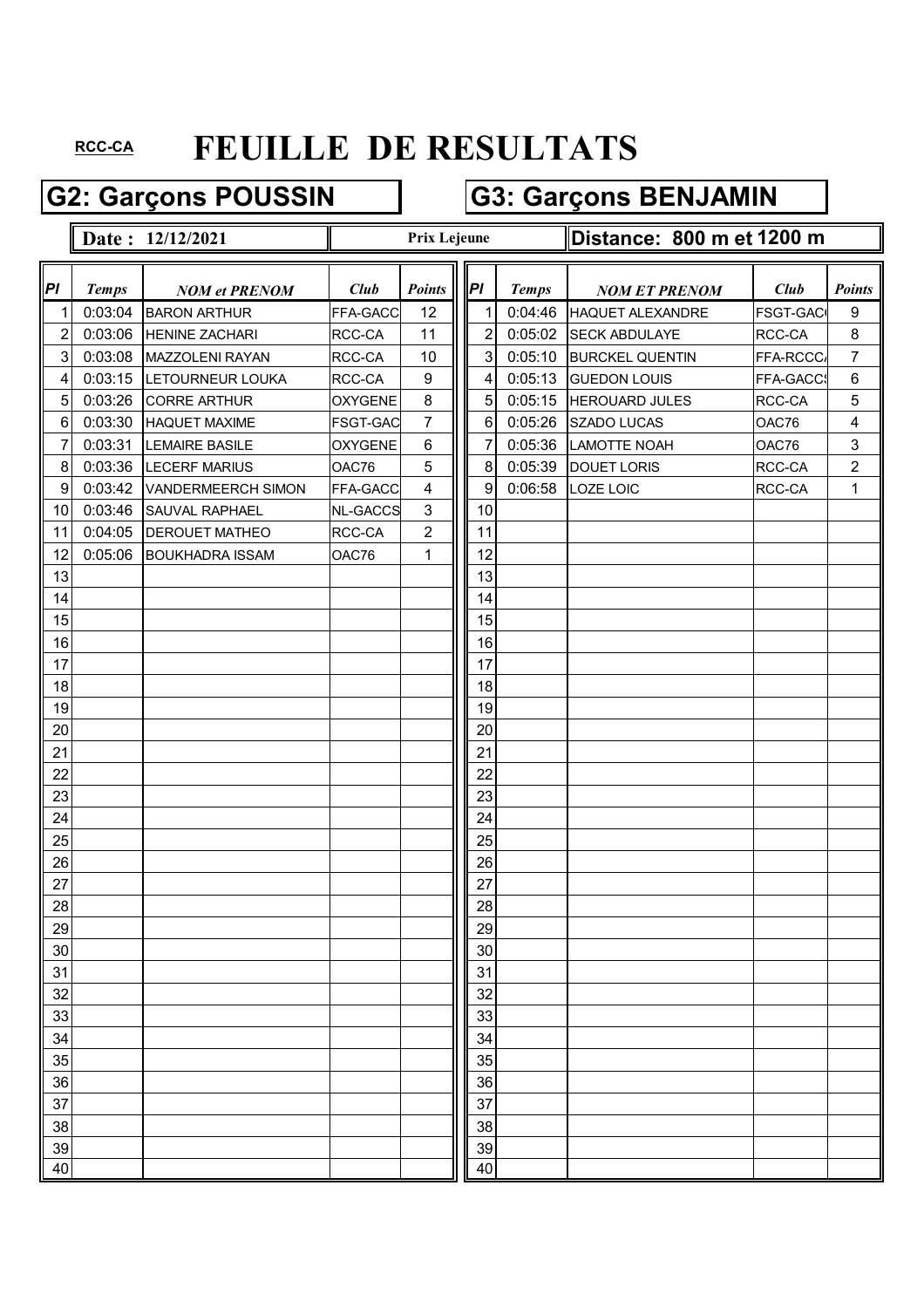## G4: Garçons MINIME **G5: Garçons CADET**

### **Date : 12/12/2021 Distance: Distance:**

### **Prix Lejeune**

### **4630 m**

| PI             | <b>Temps</b> | <b>NOM et PRENOM</b>     | Club            | <b>Points</b>  | P                | <b>Temps</b> | <b>NOM ET PRENOM</b>      | Club            | <b>Points</b> |
|----------------|--------------|--------------------------|-----------------|----------------|------------------|--------------|---------------------------|-----------------|---------------|
| $\mathbf{1}$   | 0:18:39      | <b>MARCHE BAPTISTE</b>   | <b>SVER</b>     | 8              | 1                | 0:18:17      | <b>LEGAGNEUX BAPTISTE</b> | <b>SVER</b>     | 2             |
| $\overline{2}$ | 0:18:47      | <b>DESMARESCAUX HUGO</b> | <b>AS MONTO</b> | $\overline{7}$ | $\overline{2}$   | 0:20:39      | <b>DUREUIL AUGUSTIN</b>   | <b>ACRFC</b>    | 1             |
| 3              | 0:20:44      | DIEBOLD COME             | RCC-CA          | 6              | 3                |              |                           |                 |               |
| 4              | 0:22:09      | <b>LECARPENTIER LEO</b>  | <b>NL-GACCS</b> | 5              | 4                |              |                           |                 |               |
| 5              | 0:22:15      | LEFRANCOIS JULE          | <b>OXYGENE</b>  | 4              | 5                |              |                           |                 |               |
| 6              | 0:22:52      | <b>DUREUIL COME</b>      | <b>ACRFC</b>    | 3              | 6                |              |                           |                 |               |
| 7              | 0:25:04      | <b>MOGIS CYPRIEN</b>     | <b>SVER</b>     | $\mathbf{2}$   | $\overline{7}$   |              |                           |                 |               |
| 8              | 0:31:49      | <b>RUDI NORAH</b>        | <b>SVER</b>     | 1              | 8                |              |                           |                 |               |
| 9              |              |                          |                 |                | $\boldsymbol{9}$ |              |                           |                 |               |
| 10             |              |                          |                 |                | 10               |              |                           |                 |               |
| 11             |              |                          |                 |                | 11               |              |                           |                 |               |
| 12             |              |                          |                 |                | 12               |              |                           |                 |               |
| 13             |              |                          |                 |                | 13               |              |                           |                 |               |
| 14             |              |                          |                 |                | 14               |              |                           |                 |               |
| 15             |              |                          |                 |                | 15               |              |                           |                 |               |
| 16             |              |                          |                 |                | 16               |              |                           |                 |               |
| 17             |              |                          |                 |                | 17               |              |                           |                 |               |
| 18             |              |                          |                 |                | 18               |              |                           |                 |               |
| 19             |              |                          |                 |                | 19               |              |                           |                 |               |
| 20             |              |                          |                 |                | 20               |              |                           |                 |               |
| 21             |              |                          |                 |                |                  |              |                           |                 |               |
| 22             |              |                          |                 |                |                  |              | <b>G6: Garçons JUNIOR</b> | 7680 m          |               |
| 23             |              |                          |                 |                |                  |              |                           |                 |               |
| 24             |              |                          |                 |                | PI               | <b>Temps</b> | <b>NOM ET PRENOM</b>      | Club            | <b>Points</b> |
| 25             |              |                          |                 |                | 1                | 0:33:35      | <b>MARCHAND TIMOTHEE</b>  | <b>FSGT-GAC</b> | 4             |
| 26             |              |                          |                 |                | $\overline{2}$   | 0:34:59      | <b>CHESNAY MORGANN</b>    | RCC-CA          | $\sqrt{3}$    |
| 27             |              |                          |                 |                | 3                | 0:35:26      | <b>DIEBOLD CYPRIEN</b>    | <b>NL</b>       | $\sqrt{2}$    |
| 28             |              |                          |                 |                | 4                | 0:36:32      | <b>DESVEAUX ALEXANDRE</b> | FFA-ACB         | $\mathbf{1}$  |
| 29             |              |                          |                 |                | 5                |              |                           |                 |               |
| 30             |              |                          |                 |                | $\,6$            |              |                           |                 |               |
| 31             |              |                          |                 |                | 7                |              |                           |                 |               |
| 32             |              |                          |                 |                | 8                |              |                           |                 |               |
| 33             |              |                          |                 |                | $\boldsymbol{9}$ |              |                           |                 |               |
| 34             |              |                          |                 |                | 10               |              |                           |                 |               |
| 35             |              |                          |                 |                | 11               |              |                           |                 |               |
| 36             |              |                          |                 |                | 12               |              |                           |                 |               |
| 37             |              |                          |                 |                | 13               |              |                           |                 |               |
| 38             |              |                          |                 |                | 14               |              |                           |                 |               |
| 39             |              |                          |                 |                | 15               |              |                           |                 |               |
| 40             |              |                          |                 |                | 16               |              |                           |                 |               |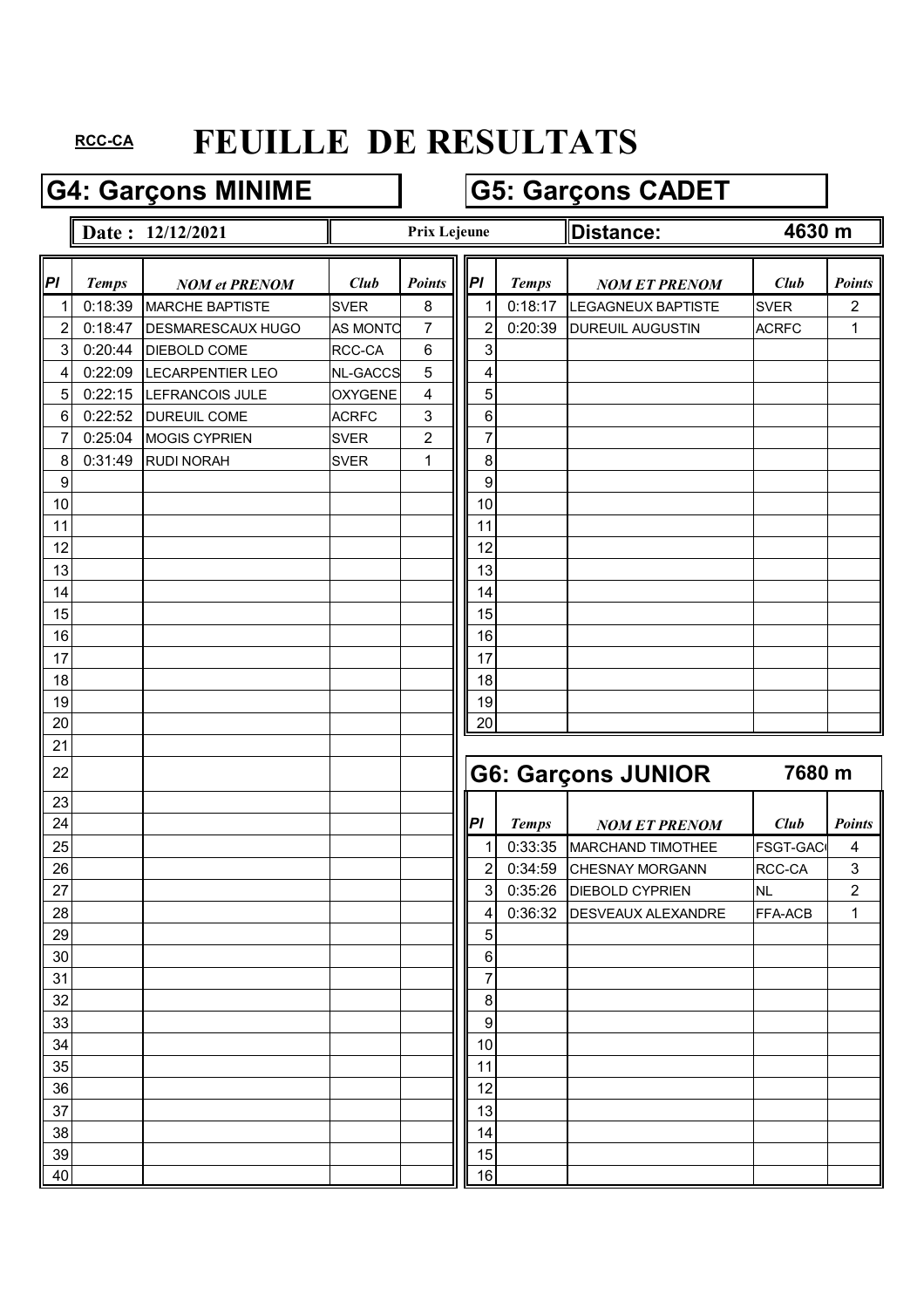## **SH: Hommes SENIOR Hommes : M0H-M1H**

|    |              | Date: 12/12/2021        |                | <b>Prix Lejeune</b> |    |                |              | ∥Distance:                      | 7680 m          |                         |
|----|--------------|-------------------------|----------------|---------------------|----|----------------|--------------|---------------------------------|-----------------|-------------------------|
| PI | <b>Temps</b> | <b>NOM et PRENOM</b>    | Club           | <b>Points</b>       | PI |                | <b>Temps</b> | <b>NOM ET PRENOM</b>            | Club            | <b>Points</b>           |
| 1  | 0:36:02      | <b>EUDES ETIENNE</b>    | <b>OXYGENE</b> | 9                   |    | 1              | 0:34:32      | <b>LEGER GUILLAUME</b>          | <b>FSGT-ARC</b> | 18                      |
| 2  | 0:36:24      | <b>DEBRIS GUILLAUME</b> | RCS76          | 8                   |    | 2              | 0:34:44      | <b>HAULE JULIEN</b>             | <b>OXYGENE</b>  | 17                      |
| 3  | 0:36:33      | FOURNEAUX JORDAN        | RCC-CA         | $\overline{7}$      |    | 3              | 0:35:37      | <b>LESTELLE DAMIEN</b>          | <b>OXYGENE</b>  | 16                      |
| 4  | 0:39:23      | POTEL CURTIS            | RCC-CA         | 6                   |    | 4              | 0:35:59      | <b>GNEMMI ALEXANDRE</b>         | <b>OXYGENE</b>  | 15                      |
| 5  | 0:40:23      | POUPARDIN MAXIME        | <b>OXYGENE</b> | $\overline{5}$      |    | 5              | 0:36:44      | <b>CORRE CLAUDE</b>             | <b>OXYGENE</b>  | 14                      |
| 6  | 0:40:52      | <b>FAIZ HICHAM</b>      | RCC-CA         | 4                   |    | 6              | 0:37:12      | <b>LEGER ALEXANDRE</b>          | <b>FSGT-ARC</b> | 13                      |
| 7  | 0:41:39      | FOURNEAUX BRANDON       | FFA-RCCC       | $\mathfrak{S}$      |    | $\overline{7}$ | 0:37:22      | <b>DUREUIL LEONARD</b>          | <b>ACRFC</b>    | 12                      |
| 8  | 0:41:53      | POLBOS THEO             | LGT            | $\overline{c}$      |    | 8              | 0:37:27      | <b>CORIS DAVID</b>              | <b>OXYGENE</b>  | 11                      |
| 9  | 0:47:56      | <b>DOBELIN MORGANE</b>  | <b>ASCI</b>    | 1                   |    | 9              | 0:37:52      | VANDERMEERCH YANN               | <b>NL-GACCS</b> | 10                      |
| 10 |              |                         |                |                     |    | 10             | 0:38:15      | <b>FOUCHE FABIEN</b>            | <b>SVER</b>     | $\boldsymbol{9}$        |
| 11 |              |                         |                |                     |    | 11             | 0:38:24      | <b>VALLEE NICOLAS</b>           | AS MONTO        | 8                       |
| 12 |              |                         |                |                     |    | 12             | 0:39:21      | PIET MICKAEL                    | <b>OXYGENE</b>  | 7                       |
| 13 |              |                         |                |                     |    | 13             | 0:39:30      | <b>BREANT VINCENT</b>           | OAC76           | $\,6$                   |
| 14 |              |                         |                |                     |    | 14             | 0:40:26      | <b>MOTZO CHRISTIAN</b>          | <b>ACRFC</b>    | 5                       |
| 15 |              |                         |                |                     |    | 15             | 0:41:46      | DESMARESCAUX SEBASTIEI AS MONTO |                 | $\overline{\mathbf{4}}$ |
| 16 |              |                         |                |                     |    | 16             | 0:41:51      | <b>CHOLLET JEREMIE</b>          | <b>FSGT-ARC</b> | $\mathbf{3}$            |
| 17 |              |                         |                |                     |    | 17             | 0:43:31      | <b>BASTITA MIGUEL</b>           | <b>AS MONTO</b> | $\overline{2}$          |
| 18 |              |                         |                |                     |    | 18             | 0:51:31      | <b>BERTHELEMY STEPHANE</b>      | <b>ACRFC</b>    | 1                       |
| 19 |              |                         |                |                     |    | 19             |              |                                 |                 |                         |
| 20 |              |                         |                |                     |    | 20             |              |                                 |                 |                         |
| 21 |              |                         |                |                     |    | 21             |              |                                 |                 |                         |
| 22 |              |                         |                |                     |    | 22             |              |                                 |                 |                         |
| 23 |              |                         |                |                     |    | 23             |              |                                 |                 |                         |
| 24 |              |                         |                |                     |    | 24             |              |                                 |                 |                         |
| 25 |              |                         |                |                     |    | 25             |              |                                 |                 |                         |
| 26 |              |                         |                |                     |    | 26             |              |                                 |                 |                         |
| 27 |              |                         |                |                     |    | 27             |              |                                 |                 |                         |
| 28 |              |                         |                |                     |    | 28             |              |                                 |                 |                         |
| 29 |              |                         |                |                     |    | 29             |              |                                 |                 |                         |
| 30 |              |                         |                |                     |    | 30             |              |                                 |                 |                         |
| 31 |              |                         |                |                     |    | 31             |              |                                 |                 |                         |
| 32 |              |                         |                |                     |    | 32             |              |                                 |                 |                         |
| 33 |              |                         |                |                     |    | 33             |              |                                 |                 |                         |
| 34 |              |                         |                |                     |    | 34             |              |                                 |                 |                         |
| 35 |              |                         |                |                     |    | 35             |              |                                 |                 |                         |
| 36 |              |                         |                |                     |    | 36             |              |                                 |                 |                         |
| 37 |              |                         |                |                     |    | 37             |              |                                 |                 |                         |
| 38 |              |                         |                |                     |    | 38             |              |                                 |                 |                         |
| 39 |              |                         |                |                     |    | 39             |              |                                 |                 |                         |
| 40 |              |                         |                |                     |    | 40             |              |                                 |                 |                         |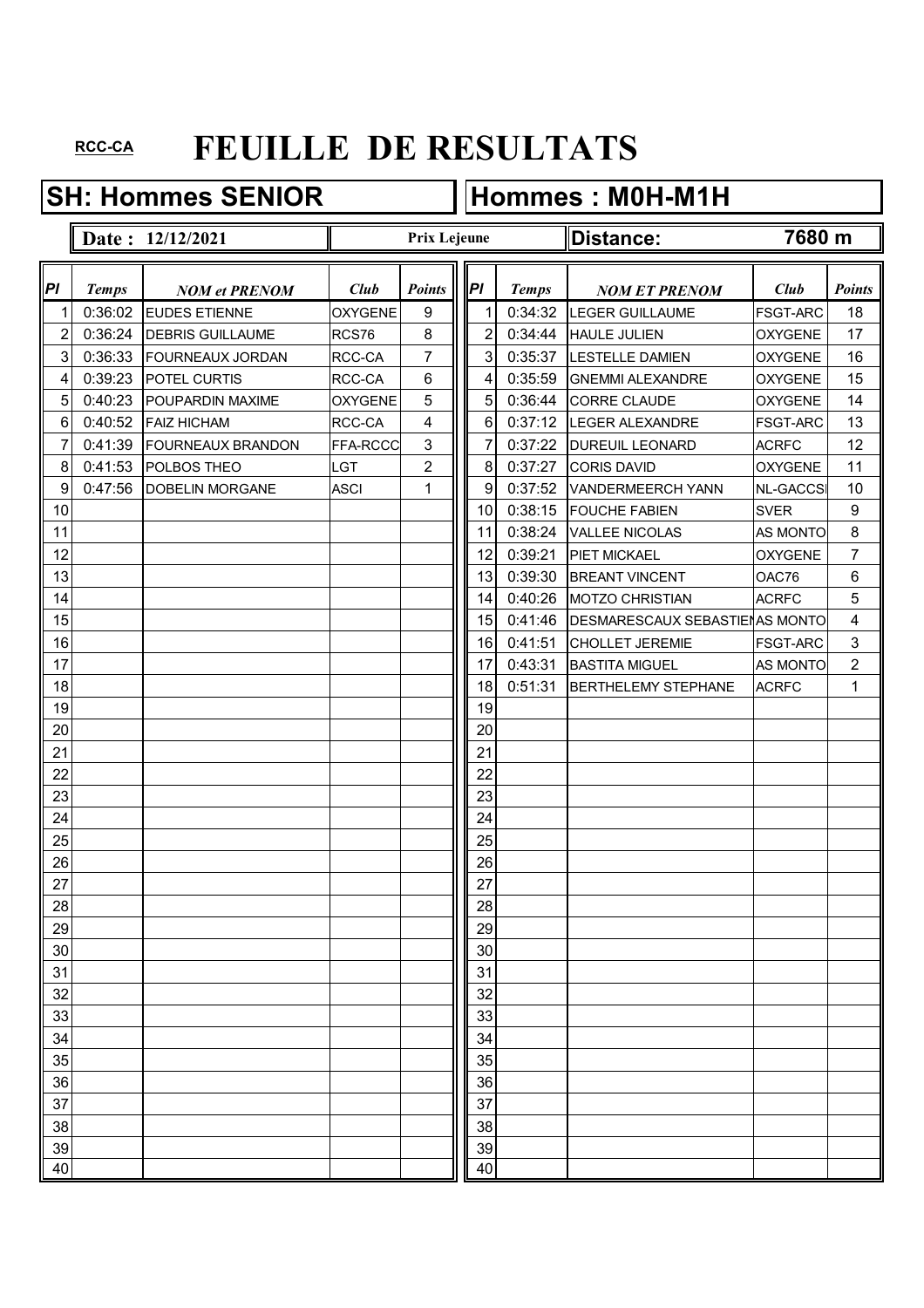## **Hommes : M2H-M3H**

|                         |              | Date: 12/12/2021                 |                 | <b>Prix Lejeune</b> |  |    |              | <b>Distance:</b>     | 7680 m |               |
|-------------------------|--------------|----------------------------------|-----------------|---------------------|--|----|--------------|----------------------|--------|---------------|
| Pl                      | <b>Temps</b> | <b>NOM et PRENOM</b>             | Club            | <b>Points</b>       |  | P  | <b>Temps</b> | <b>NOM ET PRENOM</b> | Club   | <b>Points</b> |
| 1                       | 0:34:20      | <b>LEFRANCOIS YANN</b>           | <b>OXYGENE</b>  | 27                  |  | 41 |              |                      |        |               |
| $\overline{\mathbf{c}}$ | 0:35:34      | <b>BECASSE GERALD</b>            | OAC76           | 26                  |  | 42 |              |                      |        |               |
| 3                       | 0:37:01      | PUAUD SEBASTIEN                  | <b>OXYGENE</b>  | 25                  |  | 43 |              |                      |        |               |
| 4                       | 0:37:06      | <b>ILETELLIER SEBASTIEN</b>      | <b>OXYGENE</b>  | 24                  |  | 44 |              |                      |        |               |
| 5                       | 0:37:08      | <b>MOHAMED WILLIAM</b>           | RCS76           | 23                  |  | 45 |              |                      |        |               |
| 6                       | 0:37:46      | <b>LEPRETRE MICKAEL</b>          | <b>OXYGENE</b>  | 22                  |  | 46 |              |                      |        |               |
| 7                       | 0:37:50      | <b>PANNIER LAURENT</b>           | <b>OXYGENE</b>  | 21                  |  | 47 |              |                      |        |               |
| 8                       | 0:38:32      | <b>KERNER CHRISTOPHE</b>         | <b>OXYGENE</b>  | 20                  |  | 48 |              |                      |        |               |
| 9                       | 0:38:42      | <b>BUCHY CHRISTOPHE</b>          | <b>OXYGENE</b>  | 19                  |  | 49 |              |                      |        |               |
| 10                      | 0:38:45      | POTIER ARNAUD                    | OAC76           | 18                  |  | 50 |              |                      |        |               |
| 11                      | 0:38:50      | PEDROT YANN                      | <b>ACRFC</b>    | 17                  |  | 51 |              |                      |        |               |
| 12                      | 0:39:11      | <b>CASTAGNOS DENIS</b>           | <b>AS MONTO</b> | 16                  |  | 52 |              |                      |        |               |
| 13                      | 0:39:25      | <b>GILLE JEREMY</b>              | <b>NL</b>       | 15                  |  | 53 |              |                      |        |               |
| 14                      | 0:39:50      | <b>CHAUVRIS RICHARD</b>          | <b>NL</b>       | 14                  |  | 54 |              |                      |        |               |
| 15                      | 0:41:24      | <b>LEMARCHAND MICKAEL</b>        | <b>OXYGENE</b>  | 13                  |  | 55 |              |                      |        |               |
| 16                      | 0:41:35      | TRIFFAULT JEAN CHRISTOPIAS MONTO |                 | 12                  |  | 56 |              |                      |        |               |
| 17                      | 0:41:43      | <b>ABDOU EMMANUEL</b>            | OAC76           | 11                  |  | 57 |              |                      |        |               |
| 18                      | 0:41:47      | <b>LANGLOIS PATRICK</b>          | OAC76           | 10                  |  | 58 |              |                      |        |               |
| 19                      | 0:41:58      | <b>HUILLE ALEXANDRE</b>          | <b>OXYGENE</b>  | 9                   |  | 59 |              |                      |        |               |
| 20                      | 0:42:00      | <b>LOZE FREDERIC</b>             | RCC-CA          | 8                   |  | 60 |              |                      |        |               |
| 21                      | 0:42:14      | LEPERT JEROME                    | LGT             | 7                   |  | 61 |              |                      |        |               |
| 22                      | 0:42:49      | <b>TELLIER SYLVAIN</b>           | <b>ACRFC</b>    | 6                   |  | 62 |              |                      |        |               |
| 23                      | 0:42:58      | <b>MAHTOUT SEDDIK</b>            | RCS76           | 5                   |  | 63 |              |                      |        |               |
| 24                      | 0:43:23      | CAILLOT JEAN CHARLES             | <b>NL</b>       | 4                   |  | 64 |              |                      |        |               |
| 25                      | 0:43:40      | <b>ZOLLI EMMANUEL</b>            | RCS76           | 3                   |  | 65 |              |                      |        |               |
| 26                      | 0:43:59      | POLBOS STEPHANE                  | LGT             | $\overline{c}$      |  | 66 |              |                      |        |               |
| 27                      | 0:44:06      | L'HUILLIER BRUNO                 | RCS76           | 1                   |  | 67 |              |                      |        |               |
| 28                      |              |                                  |                 |                     |  | 68 |              |                      |        |               |
| 29                      |              |                                  |                 |                     |  | 69 |              |                      |        |               |
| 30                      |              |                                  |                 |                     |  | 70 |              |                      |        |               |
| 31                      |              |                                  |                 |                     |  | 71 |              |                      |        |               |
| 32                      |              |                                  |                 |                     |  | 72 |              |                      |        |               |
| 33                      |              |                                  |                 |                     |  | 73 |              |                      |        |               |
| 34                      |              |                                  |                 |                     |  | 74 |              |                      |        |               |
| 35                      |              |                                  |                 |                     |  | 75 |              |                      |        |               |
| 36                      |              |                                  |                 |                     |  | 76 |              |                      |        |               |
| 37                      |              |                                  |                 |                     |  | 77 |              |                      |        |               |
| 38                      |              |                                  |                 |                     |  | 78 |              |                      |        |               |
| 39                      |              |                                  |                 |                     |  | 79 |              |                      |        |               |
| 40                      |              |                                  |                 |                     |  | 80 |              |                      |        |               |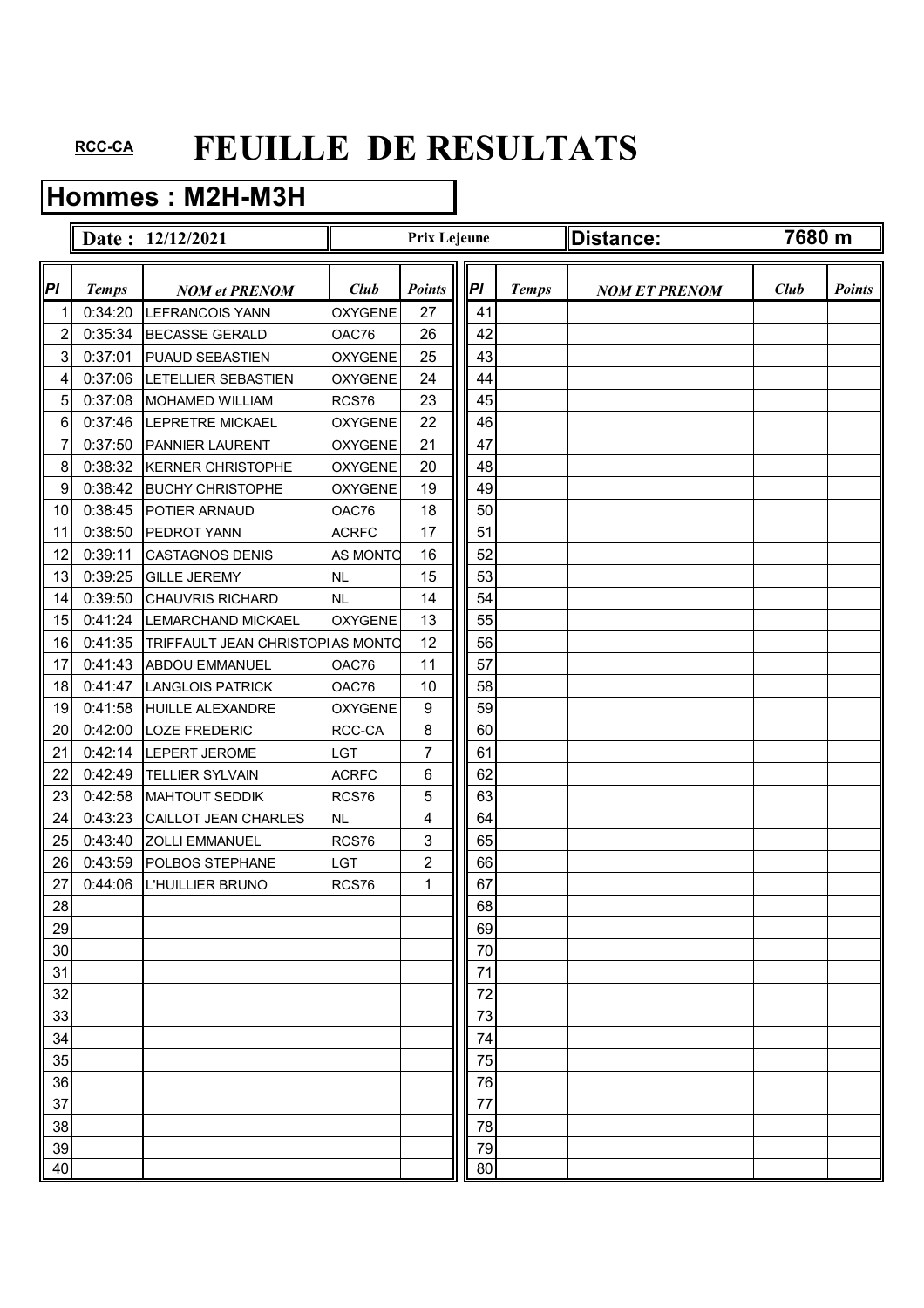## **Hommes : M4H-M5H**

|                         |              | Date: 12/12/2021            |                | <b>Prix Lejeune</b> |    |              | Distance:            | 4630 m |               |
|-------------------------|--------------|-----------------------------|----------------|---------------------|----|--------------|----------------------|--------|---------------|
| Pl                      | <b>Temps</b> | <b>NOM et PRENOM</b>        | Club           | <b>Points</b>       | PI | <b>Temps</b> | <b>NOM ET PRENOM</b> | Club   | <b>Points</b> |
| 1                       | 0:18:25      | <b>MARTIN CHRISTOPHE</b>    | OAC76          | 25                  | 41 |              |                      |        |               |
| $\overline{\mathbf{c}}$ | 0:18:32      | <b>MONTERO SYLVAIN</b>      | OAC76          | 24                  | 42 |              |                      |        |               |
| 3                       | 0:19:48      | <b>FAIZ HASSAN</b>          | RCC-CA         | 23                  | 43 |              |                      |        |               |
| 4                       | 0:19:50      | <b>CHERON NICOLAS</b>       | <b>NL</b>      | 22                  | 44 |              |                      |        |               |
| 5                       | 0:20:17      | <b>DAVID PHILIPPE</b>       | RCS76          | 21                  | 45 |              |                      |        |               |
| 6                       | 0:20:53      | <b>DAMBO ROMAIN</b>         | RCS76          | 20                  | 46 |              |                      |        |               |
| 7                       | 0:20:56      | VAN WYNSBERGUE CHRIST OAC76 |                | 19                  | 47 |              |                      |        |               |
| 8                       | 0:21:00      | <b>DOMINAS REYNALD</b>      | LGT            | 18                  | 48 |              |                      |        |               |
| 9                       | 0:21:06      | <b>DESERT PHILIPPE</b>      | FSGT-GAC       | 17                  | 49 |              |                      |        |               |
| 10                      | 0:21:38      | <b>LESAULNIER YVES</b>      | OAC76          | 16                  | 50 |              |                      |        |               |
| 11                      | 0:21:56      | PETIT PATRICE               | <b>OXYGENE</b> | 15                  | 51 |              |                      |        |               |
| 12                      | 0:21:57      | <b>MAUGE FRANCOIS</b>       | <b>ASCI</b>    | 14                  | 52 |              |                      |        |               |
| 13                      | 0:22:00      | <b>DESANGLOIS LAURENT</b>   | RCS76          | 13                  | 53 |              |                      |        |               |
| 14                      | 0:22:05      | <b>DUTOT PASCAL</b>         | <b>OXYGENE</b> | 12                  | 54 |              |                      |        |               |
| 15                      | 0:22:51      | <b>TALMANT DIDIER</b>       | OAC76          | 11                  | 55 |              |                      |        |               |
| 16                      | 0:23:20      | <b>LANGLOIS JACKY</b>       | OAC76          | 10                  | 56 |              |                      |        |               |
| 17                      | 0:23:31      | <b>DENIS WILLIAM</b>        | <b>ACRFC</b>   | 9                   | 57 |              |                      |        |               |
| 18                      | 0:23:36      | <b>LERICHE PASCAL</b>       | <b>ACRFC</b>   | 8                   | 58 |              |                      |        |               |
| 19                      | 0:24:11      | DELEMOTTE JEAN MICHEL       | <b>ACRFC</b>   | 7                   | 59 |              |                      |        |               |
| 20                      | 0:24:33      | <b>VALLEE HERVE</b>         | <b>ACRFC</b>   | 6                   | 60 |              |                      |        |               |
| 21                      | 0:26:27      | <b>BELLET PASCAL</b>        | RCC-CA         | 5                   | 61 |              |                      |        |               |
| 22                      | 0:26:49      | <b>DILLY FREDERIC</b>       | <b>OXYGENE</b> | 4                   | 62 |              |                      |        |               |
| 23                      | 0:35:59      | <b>BERTON PATRICK</b>       | <b>ASCI</b>    | 3                   | 63 |              |                      |        |               |
| 24                      | 0:36:11      | <b>LELONG FABRICE</b>       | OAC76          | $\overline{c}$      | 64 |              |                      |        |               |
| 25                      | 0:42:22      | <b>DEILHOU MICHEL</b>       | RCS76          | 1                   | 65 |              |                      |        |               |
| 26                      |              |                             |                |                     | 66 |              |                      |        |               |
| 27                      |              |                             |                |                     | 67 |              |                      |        |               |
| 28                      |              |                             |                |                     | 68 |              |                      |        |               |
| 29                      |              |                             |                |                     | 69 |              |                      |        |               |
| 30                      |              |                             |                |                     | 70 |              |                      |        |               |
| 31                      |              |                             |                |                     | 71 |              |                      |        |               |
| 32                      |              |                             |                |                     | 72 |              |                      |        |               |
| 33                      |              |                             |                |                     | 73 |              |                      |        |               |
| 34                      |              |                             |                |                     | 74 |              |                      |        |               |
| 35                      |              |                             |                |                     | 75 |              |                      |        |               |
| 36                      |              |                             |                |                     | 76 |              |                      |        |               |
| 37                      |              |                             |                |                     | 77 |              |                      |        |               |
| 38                      |              |                             |                |                     | 78 |              |                      |        |               |
| 39                      |              |                             |                |                     | 79 |              |                      |        |               |
| 40                      |              |                             |                |                     | 80 |              |                      |        |               |